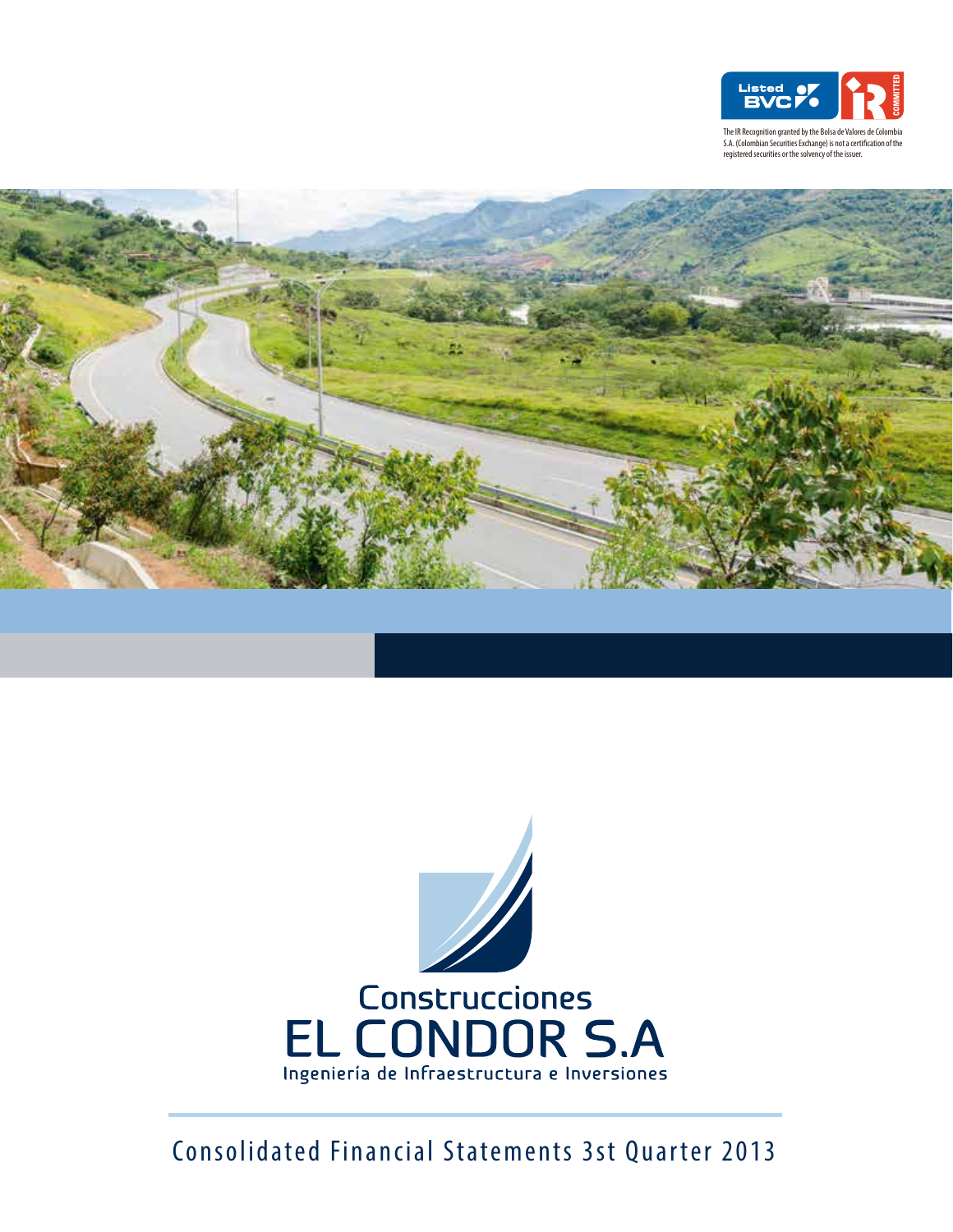

Balance Sheet

EVC 7.

## (In thousands of Colombian pesos)

By September 30st, 2013

| <b>ASSETS.</b>                                  |                            |
|-------------------------------------------------|----------------------------|
| <b>CURRENT ASSETS</b>                           |                            |
| Cash and Cash equivalents                       | 5.958.763                  |
| <b>Temporary investments</b>                    | 63.204.689                 |
| <b>Accounts Receivable</b>                      | 213.487.940                |
| Intangibles - Rights                            | 270.903                    |
| Deferred                                        | 8.029.980                  |
| Inventory                                       | 24.712.703                 |
| Appreciations                                   | 205.434.730                |
| <b>TOTAL CURRENT ASSETS</b>                     | 521.099.706                |
| <b>NON-CURRENT ASSETS</b>                       |                            |
| Investments                                     | 53.979.728                 |
| <b>Accounts Receivable</b>                      | 146.215.645                |
| Intangibles - Rights                            | 44.310.711                 |
| Deferred                                        | 184.469                    |
| Property plant, and equipment                   | 37.563.686                 |
| Appreciations                                   | 84.462.205                 |
| TOTAL NON-CURRENT ASSETS<br><b>TOTAL ASSETS</b> | 366.716.445                |
| Memorandum Accounts - Receivables               | 887.816.152<br>918.081.739 |
| Memorandum Accounts - Payables for contra       | 189.280.799                |
| <b>LIABILITIES</b>                              |                            |
| <b>CURRENT LIABILITIES</b>                      |                            |
| <b>Financial Obligations</b>                    | 36.580.613                 |
| Commercial financing companies                  | 13.227.760                 |
| Suppliers                                       | 6.136.739                  |
| <b>Accounts Payable</b>                         | 62.371.637                 |
| Taxes, liens and fees                           | 1.880.986                  |
| Labor obligations                               | 1.887.792                  |
| Estimated liabilities and provisions            | 16.576.182                 |
| Received Advance Payments                       | 16.634.073                 |
| Received Advance Income                         | 14.140.223                 |
| <b>TOTAL CURRENT LIABILITIES</b>                | 169.436.005                |
| <b>NON-CURRENT LIABILITIES</b>                  |                            |
| <b>Financial Obligations</b>                    | 29.450.590                 |
| Commercial financing companies                  | 10.992.348                 |
| Accounts payable                                | 14.066.665                 |
| Taxes, liens and fees                           |                            |
| Received advance payments                       | 18.385.266                 |
| <b>TOTAL NON-CURRENT LIABILITIES</b>            | 72.894.870                 |
| <b>TOTAL LIABILITIES</b>                        | 242.330.875                |
| <b>MINORITY INTEREST</b>                        | 253.261                    |
| <b>EQUITY</b>                                   |                            |
| Subscribed and paid-in capital                  | 15.701.606                 |
| Reserves                                        | 137.080.760                |
| Stock underwriting fee                          | 159.711.695                |
| Equity appreciation                             | 2.011.937                  |
| Profit (Loss) for the period                    | 40.829.082                 |
| Consortium equity                               | $\Omega$                   |
| Surplus by Appreciation                         | 289.896.936                |
| <b>TOTAL EQUITY</b>                             | 645.232.015                |
| TOTAL LIABILITIES AND EQUITY                    | 887.816.151                |
| Memorandum Accounts - Payable                   | 189.280.799                |
| Memorandum Accounts - Receivable for contra     | 918.081.739                |
| TOTAL MEMORANDUM ACCOUNTS                       | 1.107.362.538              |

ANA MARÍA JAILLIER CORREA Legal Representative ID 42.895.563

ANA ISABEL GONZÁLEZ VAHOS Accountant T.P 47345-T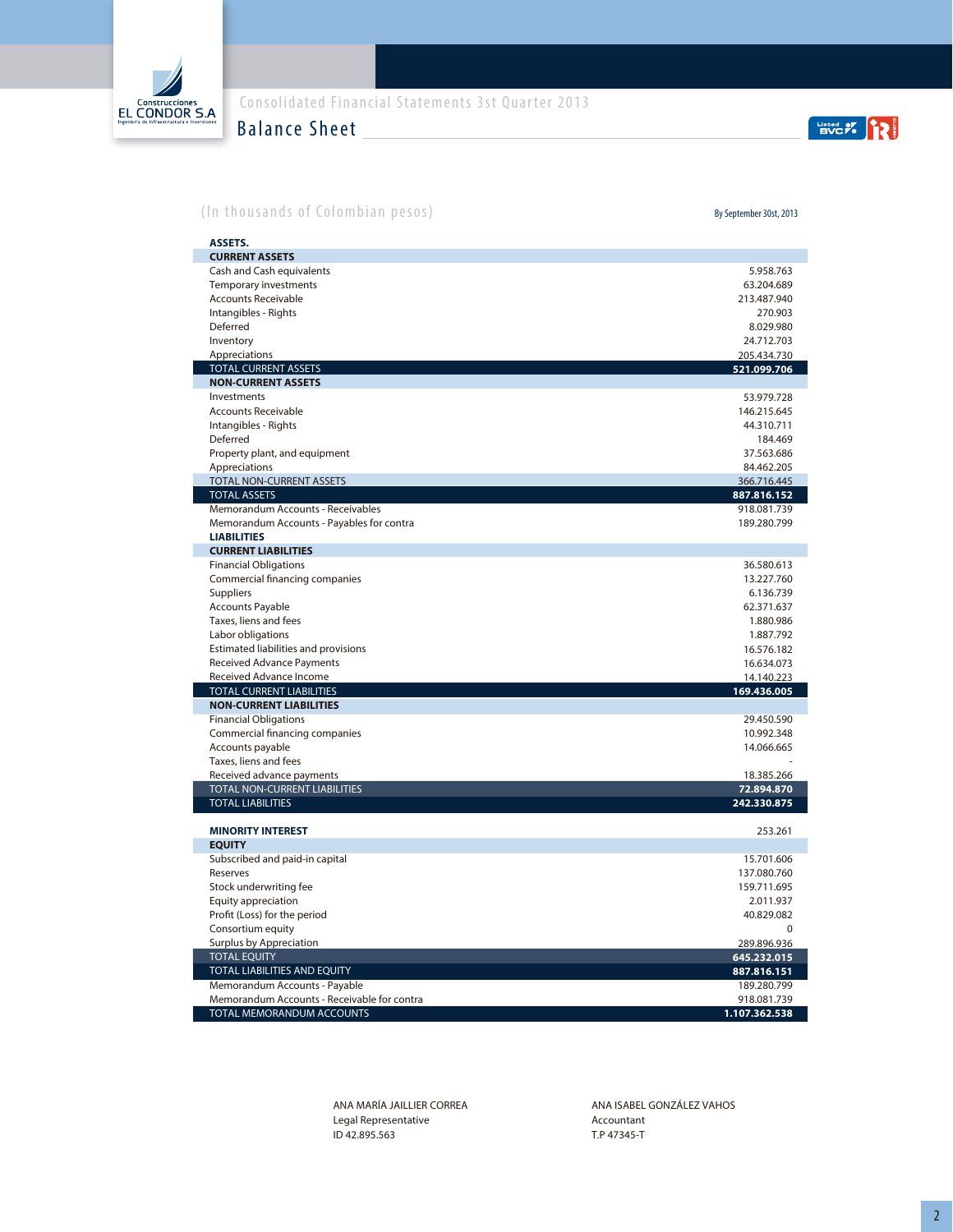

## Profit and loss Statement

EVC 7.

## (In thousands of Colombian pesos)

By September 30st, 2013

| Operating Income                        | 218.040.992   |
|-----------------------------------------|---------------|
| <b>Operating Costs</b>                  | (181.132.505) |
| <b>GROSS PROFIT</b>                     | 36.908.487    |
| <b>Administrative Expenses</b>          | (11.828.769)  |
| <b>OPERATING PROFIT</b>                 | 25.079.718    |
| <b>Other Income and Expenses</b>        |               |
| Other Income                            | 33.708.767    |
| <b>Other Expenses</b>                   | (2.275.411)   |
| <b>Total Other Income and Expenses</b>  | 31.433.356    |
| <b>PROFIT BEFORE INTEREST AND TAXES</b> | 56.513.075    |
| <b>Net Financial</b>                    |               |
| <b>Financial Income</b>                 | 3.250.589     |
| <b>Financial Expenses</b>               | (6.258.843)   |
| <b>Total Net Financial</b>              | (3.008.253)   |
| <b>PROFIT BEFORE TAXES</b>              | 53.504.821    |
| <b>Provision for Taxes</b>              | (12.674.008)  |
| <b>PROFIT BEFORE MINORITY INTEREST</b>  | 40.830.813    |
| <b>MINORITY INTEREST</b>                | (1.731)       |
| <b>NET PROFIT</b>                       | 40.829.082    |

ANA MARÍA JAILLIER CORREA Legal Representative ID 42.895.563

Accountant T.P 47345-T ANA ISABEL GONZÁLEZ VAHOS